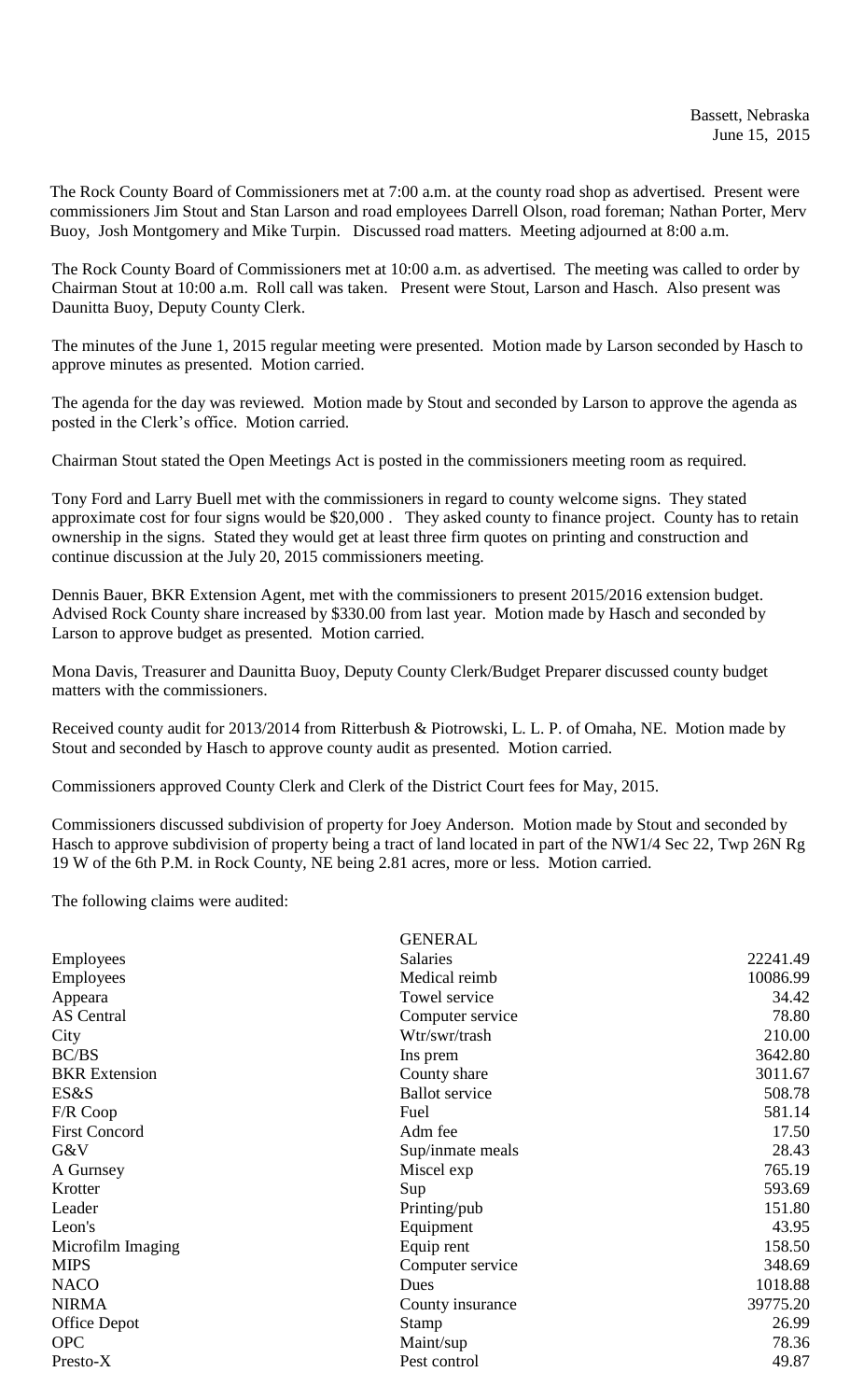| <b>RC</b> Clerk            | Mat retire                           | 1477.66         |
|----------------------------|--------------------------------------|-----------------|
| <b>RC</b> Hospital         | Inmate meals                         | 43.75           |
| RC Tel                     | Service                              | 616.32          |
| <b>RC</b> Tire             | <b>Tires</b>                         | 1269.05         |
| Scott's                    | Fuel                                 | 29.00           |
| <b>RC</b> Clerk            | Mat soc sec                          | 2378.25         |
| Turp's                     | Sup                                  | 21.15           |
| <b>US Bank</b>             | Flags                                | 141.20          |
|                            | <b>ROAD</b>                          |                 |
| Road crew                  | Labor                                | 7975.07         |
| Road crew                  | Medical reimb                        | 4506.48         |
| A-1 Autocare               | Parts/rep                            | 351.24          |
| Appeara                    | Towel service                        | 27.10           |
| <b>Atkinson Sand</b>       | Gravel                               | 4091.28         |
| City                       | Wtr/swr/trash                        | 59.25           |
| <b>Cross Trails Gravel</b> | Gravel                               | 3957.00         |
| F/R Coop                   | Fuel                                 | 5995.87         |
| <b>Gordon Construction</b> | Machine hire                         | 1420.00         |
| <b>KBR RPP District</b>    | Electricity                          | 20.00           |
| Krotter                    | Sup                                  | 49.95           |
| Leader                     | Adv                                  | 47.50           |
| <b>MARC</b>                | Sup                                  | 115.43          |
| <b>NIRMA</b>               | County insurance                     | 26516.80        |
| Plains Equipment           | Part                                 | 245.75          |
| <b>RC</b> Clerk            | Mat retire                           | 538.32          |
| RC Tel                     | Service                              | 58.35           |
| Sandhill Equipment         | Parts/rep                            | 2810.57         |
| <b>RC</b> Clerk            | Mat soc sec                          | 943.46          |
| Turp's                     | Sup                                  | 70.88           |
| <b>US Bank</b>             | Parts                                | 171.15          |
|                            | <b>INSTITUTIONS</b>                  |                 |
| NE H&H Services            | Patient care                         | 93.00           |
|                            | <b>LIBRARY</b>                       |                 |
| Employees                  | Salary                               | 1135.62         |
| <b>RC</b> Clerk            | Mat retire                           | 76.66           |
| <b>RC</b> Clerk            | Mat soc sec                          | 86.88           |
|                            |                                      |                 |
|                            | <b>INHERITANCE</b>                   |                 |
| <b>NPPD</b>                | <b>Electricity for Senior Center</b> | 500.00          |
| SourceGas                  | Ntl gas for Senior Center            | 250.00          |
|                            | 911 EMERGENCY EQUIPMENT              |                 |
| <b>DSS</b> Corportation    | Maint Agreement                      | 1345.50         |
| GeoComm                    | Service                              | 1834.50         |
| <b>Great Plains Comm</b>   | Service                              | 86.48           |
| <b>Industrial Tower</b>    | Tower rent                           | 448.13          |
| <b>NNTC</b>                | Service                              | 74.42           |
| RC Tel                     | Service                              | 39.13           |
|                            | OTHER CAPITAL PROJECTS               |                 |
| Capital One                | UTV payment                          | 225.00          |
| <b>Inheritance Fund</b>    | Fund transfer for Sheriff PU payment | 13668.00        |
| Krotter                    | Sup                                  | 434.24          |
| <b>OPC</b>                 | Copier/chair/chair kit               | 1887.99         |
|                            | <b>WEED</b>                          |                 |
| Employee                   | Salary/medical reimb                 | 1527.33         |
|                            |                                      |                 |
|                            |                                      |                 |
| <b>RC</b> Clerk            | Mat retire                           | 52.39           |
| <b>RC</b> Clerk            | Mat soc sec                          | 107.27          |
| R Stolcpart<br>Verizon     | Mileage/reg<br>Service               | 115.80<br>53.74 |
|                            |                                      |                 |
|                            | <b>AMBULANCE</b>                     |                 |
| City<br>Verizon            | Rent<br>Service                      | 200.00<br>43.47 |